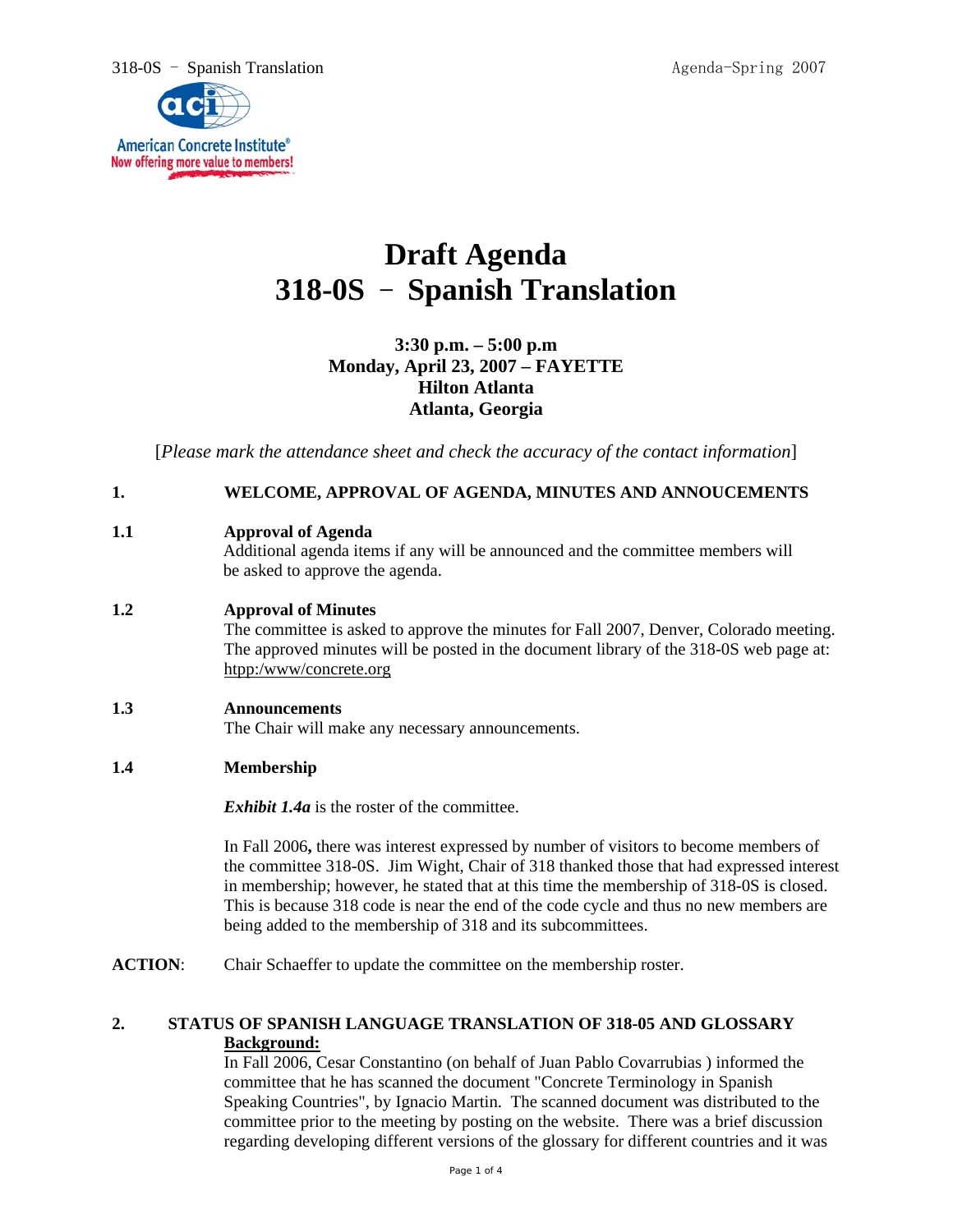#### 318-0S - Spanish Translation Agenda-Spring 2007

agreed that there should only be one "official" English/Spanish Glossary for ACI technical documents.

Ken Bondy and Cesar Constantino will develop an Excel spreadsheet and it will be sent to the subcommittee in the form of a ballot. The first ballot will be to vote simply on the terms in English and whether or not the ones in the current document are still appropriate or if they are now obsolete. It was agreed by the committee that a majority vote of more than or equal to 75% of the vote will decide which terms are deleted on this first ballot. It was estimated that this first vote can be achieved with approximately a two week turnaround.

**ACTION**: Cesar Constantino and Ken Bondy to update on: (1) Status of updating the existing English/Spanish Glossary in ACI 318S-05.

#### **3. MAINTENANCE OF 318S Background:**

Committee 318-0S is the maintenance committee of ACI 318S.

In Fall 2006, the committee was informed that the final draft of ACI 318-08 was to be made available to the chair of committee 318-0S for initiating the work of producing the ACI 318S-08.

**ACTION:** This item is for information only and no action is required.

#### **4. DISSEMINATION OF ACI 318S-05**

#### **4.1 Seminars in Latin American Countries**

Background:

In Fall 2006, Mario Rodriguez and José (Pepe) Izquierdo updated the committee on the status of the presentation materials for the seminars in Latin American countries. There was a general discussion among members regarding the major topics of the seminars that have already taken place as well as the topics for future seminars. The seminars may vary for each country. The goal is to have a full set of seminar slides by December 2007.

José (Pepe) Izquierdo will merge into one document, the different documents being used by different countries in the code seminars.

**ACTION**: Mario Rodriguez to update on: (1) Consolidation of seminar slides

José (Pepe) Izquierdo to update on:

(1) Merging into one document, the different documents being used by different countries in the code seminars.

# **5. EXCEPTIONS TO ACI 318S-05 IN VARIOUS COUNTRIES OF LATIN AMERICA**

#### **Background:**

In Fall 2006, Guillermo Santana updated the committee on the status of collecting the exceptions/amendments of various Latin American countries to the ACI 318S-05 and the coordination efforts with ACI 318L. He will continue to work on this item.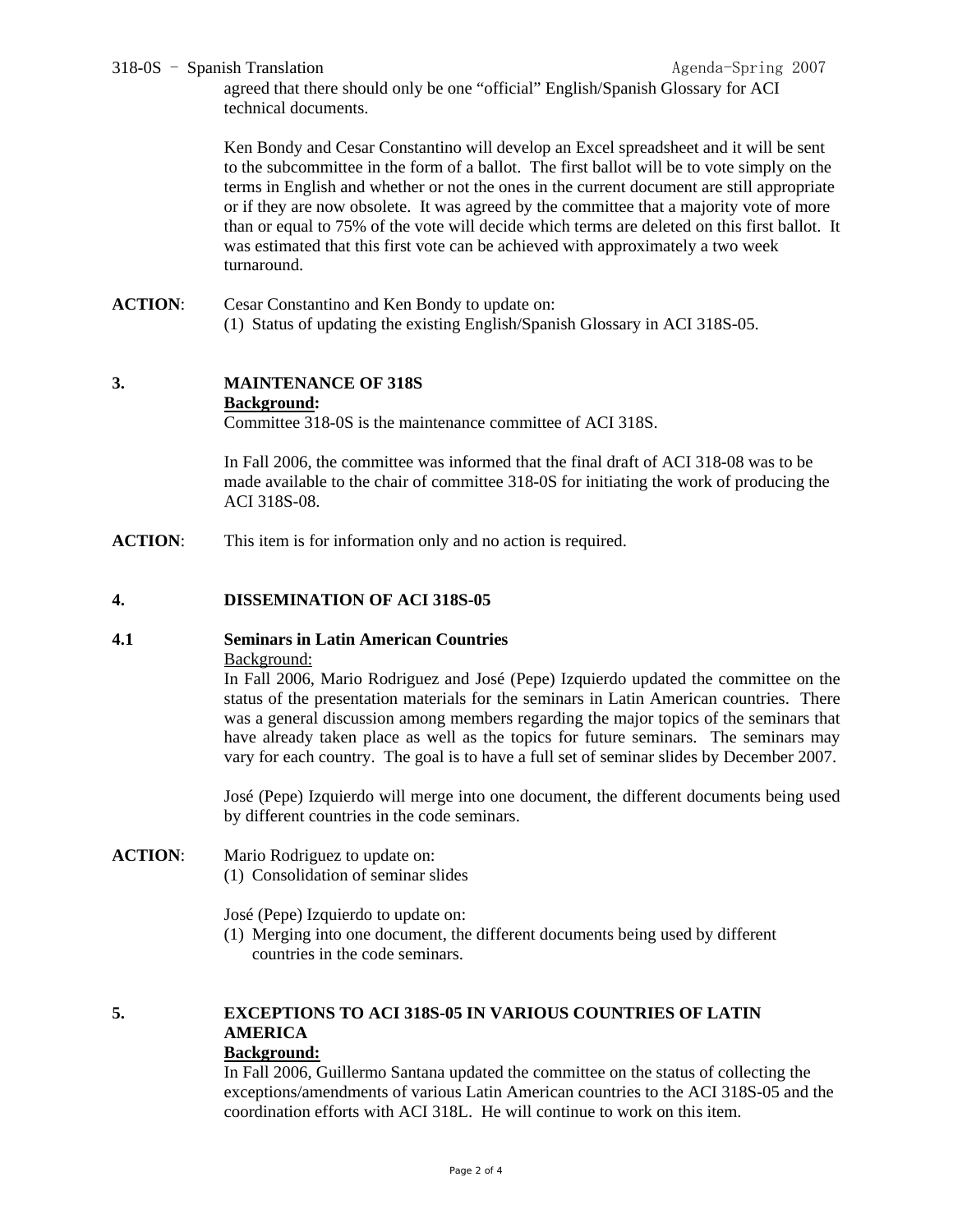**ACTION:** Guillermo Santana to update on: (1) Status of collecting the exceptions/amendments of various Latin American countries to the ACI 318S-05. (2) Coordination efforts with ACI 318L.

# **6. IDENTIFICATION OF DOCUMENTS TO BE TRANSLATED Background:**

In Fall 2006, Luis Garcia updated the committee on the status of translations for 301-02, 302-04 and 360-92. The subcommittee had hoped to undertake the translation of other ACI documents such as 301-02, 302-04, and 360-92. However, at this time only 301-02 has been approved by the ACI Board for translation by the subcommittee. The 301 document has recently been added to the website for member access.

**ACTION**: Luis Garcia to update on: (1) Spanish Translation of ACI 301-05.

#### **7. OTHER BUSINESS:**

# **7.1 Spanish Translation of selected ASTM documents Background:**

318S has agreed to offer assistance if requested by ASTM.

In Fall 2006**,** Shuaib Ahmad updated the committee on the status of the selected ASTM documents being translated into Spanish. Cesar Constantino stated that he is a member of the ASTM committee that is responsible for translation. Cesar Constantino will serve as the liaison member for 318-0S on the ASTM translation committee.

#### **ACTION:** Cesar Constantino to update on: (1) Liaison activities between 318 -0S and ASTM committee that is responsible for translation.

#### **8. NEXT MEETING**

The next meeting is scheduled for November 2008, El Conquistador Resort, Fajardo , PR.

# **9. ADJOURNMENT**

Enclosures: *Exhibit 1.4a* Roster of 318-0S

SHA/Jej – March 13,/2007 G:\Engineering\318\318-S\318-S-agendas\2007-Spring-Atlanta\Draft Agneda-w-Ex-318-0S-Atlanta-Spring 2007.doc